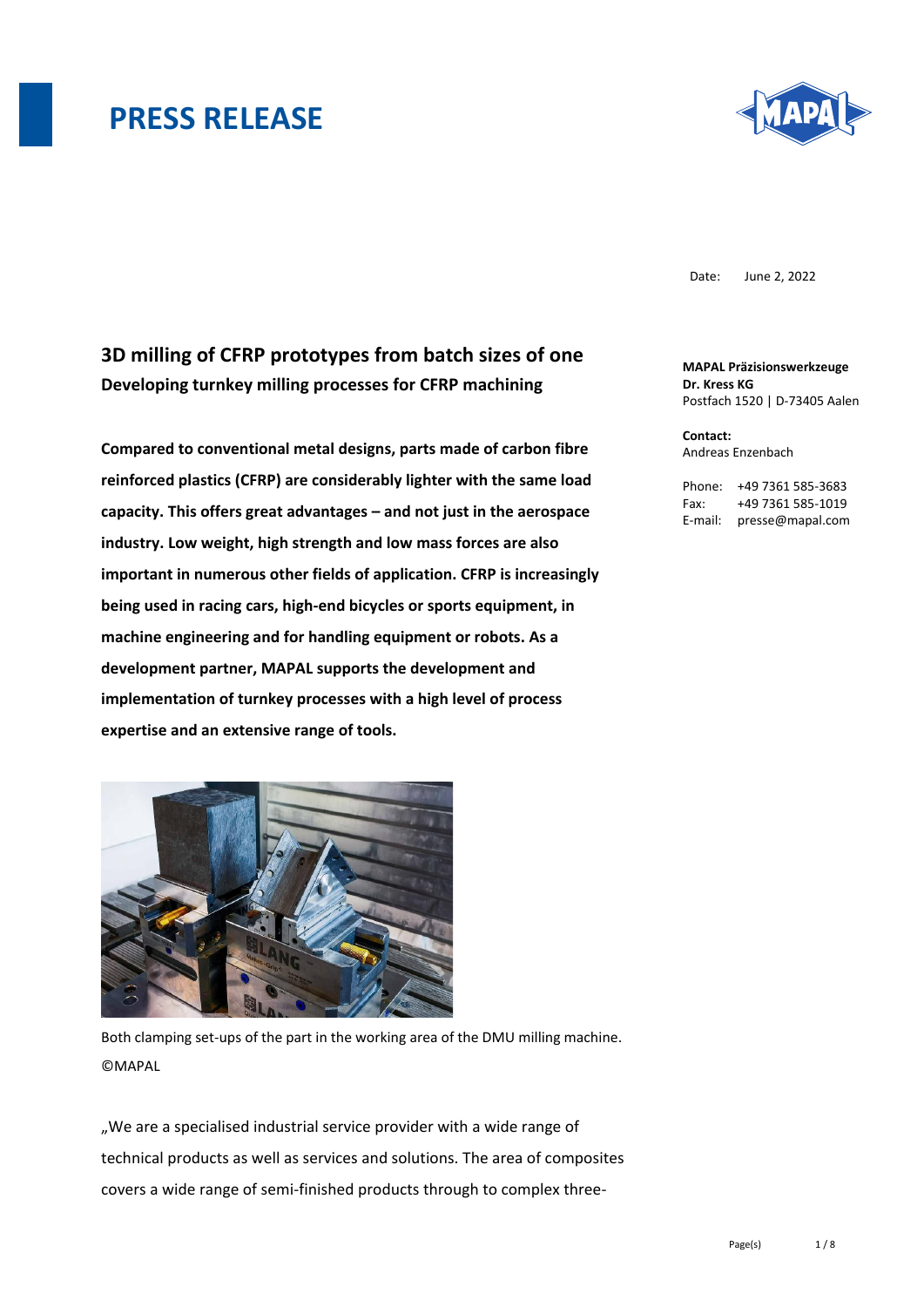

Date: June 2, 2022

dimensional component geometries made of GRP and CFRP", explains Wulf Wagner, Product Manager of the Composite Technology business unit at ERIKS Deutschland GmbH. Particularly for products as these, customers expect support in the joint development of innovative solutions. Thanks to its exceptional engineering department, the company also designs, calculates and manufactures complete CFRP components for its customers as prototypes or in series.

CFRP moulded parts are created from "prepregs". This semi-finished fibre product is already impregnated with a suitable resin that has not yet cured. In series production, the compression moulding process presses prepregs, which have been laid on top of each other, into mould halves with appropriately designed geometries. The hot tool cures the resin and a component with the contour of the desired part is produced. However, fivefigure sums have to be invested in the metallic mould halves. This cost barrier is proving to be a drawback for many potential users who may only need one or a few parts.



Wulf Wagner, Product Manager Composite Technology at der ERIKS Deutschland GmbH. ©MAPAL

**MAPAL Präzisionswerkzeuge Dr. Kress KG** Postfach 1520 | D-73405 Aalen

**Contact:**  Andreas Enzenbach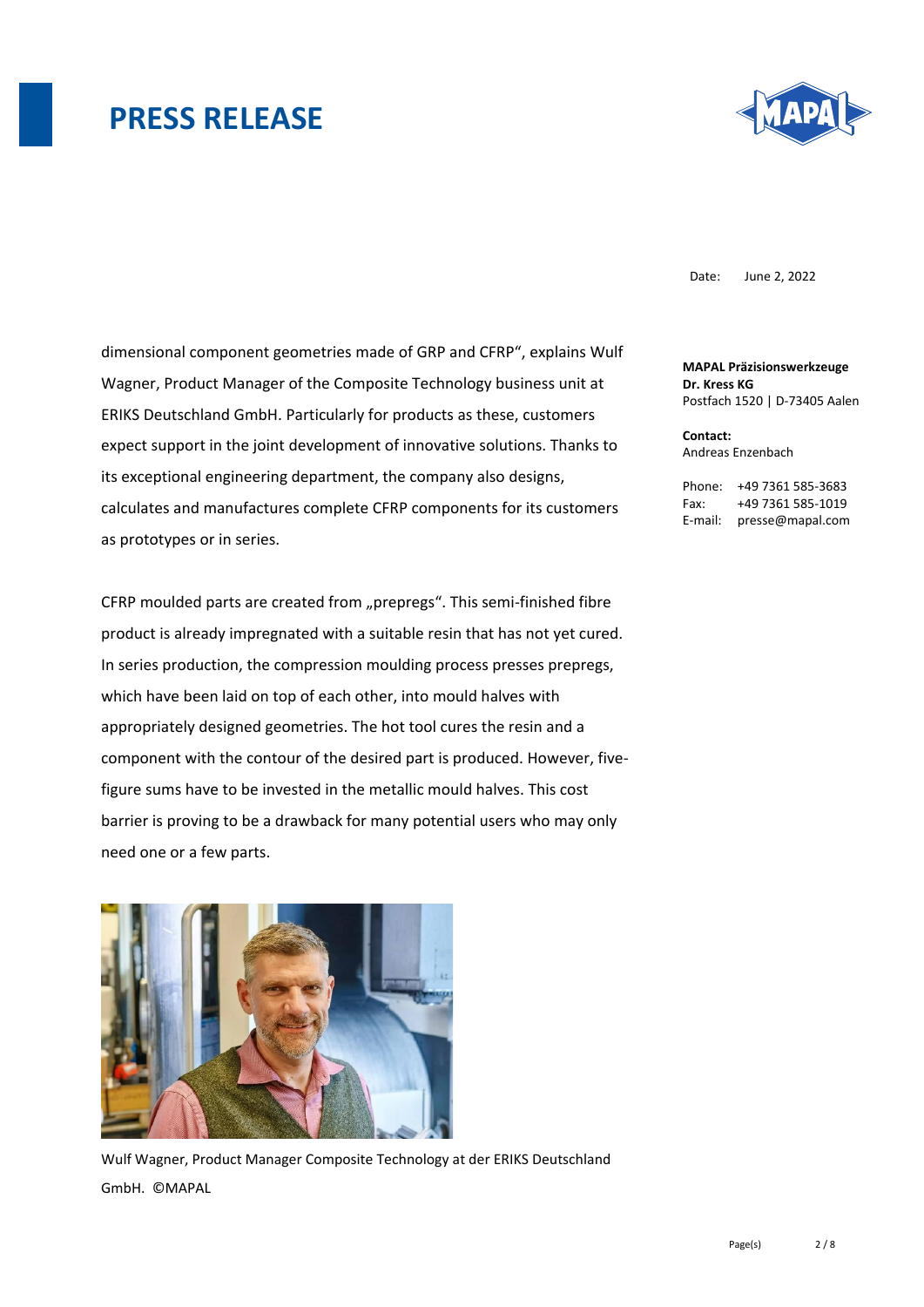

Date: June 2, 2022

In order to offer customers a cost-effective alternative, especially in the start-up phase of a development, the standard insert material EPRATEX\_CFS 100 was developed, as Wulf Wagner explains. The same prepregs are used for this. The uniformly 100 mm thick panels are available in dimensions up to 350 x 500 mm. The random orientation of the fibres in the material means that the properties are largely isotropic. The validated manufacturing process ensures reliable compliance with the properties specified in the data sheet for the structural design. Variations in dimensions, thickness and matrix system are possible on request. By machining on suitable machining centres, any desired number of pieces can be produced, from individual parts to small series.

#### **Wanted: a turnkey machining process**

"While there are numerous suppliers of CFRP laminate panels with low wall thickness on the market, 100 mm thick panels are special", says Sven Frank, Global Head of OEM Management at MAPAL. However, since machining CFRP is not that simple, ERIKS was looking for a turnkey validated and optimised machining process. Wulf Wagner came into contact with MAPAL. In addition to an extensive range of tools for machining CFRP workpiece materials, the precision tool manufacturer has a high level of expertise in process design and implementation. "What's more, our research and development centre, which is eminently equipped both technically and in terms of personnel, can do test machining", explains Frank. He emphasises: "MAPAL is happy to contribute all these resources to development projects that we conduct jointly with customers." In doing so, the company is ready to take on any challenge. The test component chosen by ERIKS is a bracket in standard geometry from the Euro Gripper Tooling (EGT) system, which is

**MAPAL Präzisionswerkzeuge Dr. Kress KG** Postfach 1520 | D-73405 Aalen

**Contact:**  Andreas Enzenbach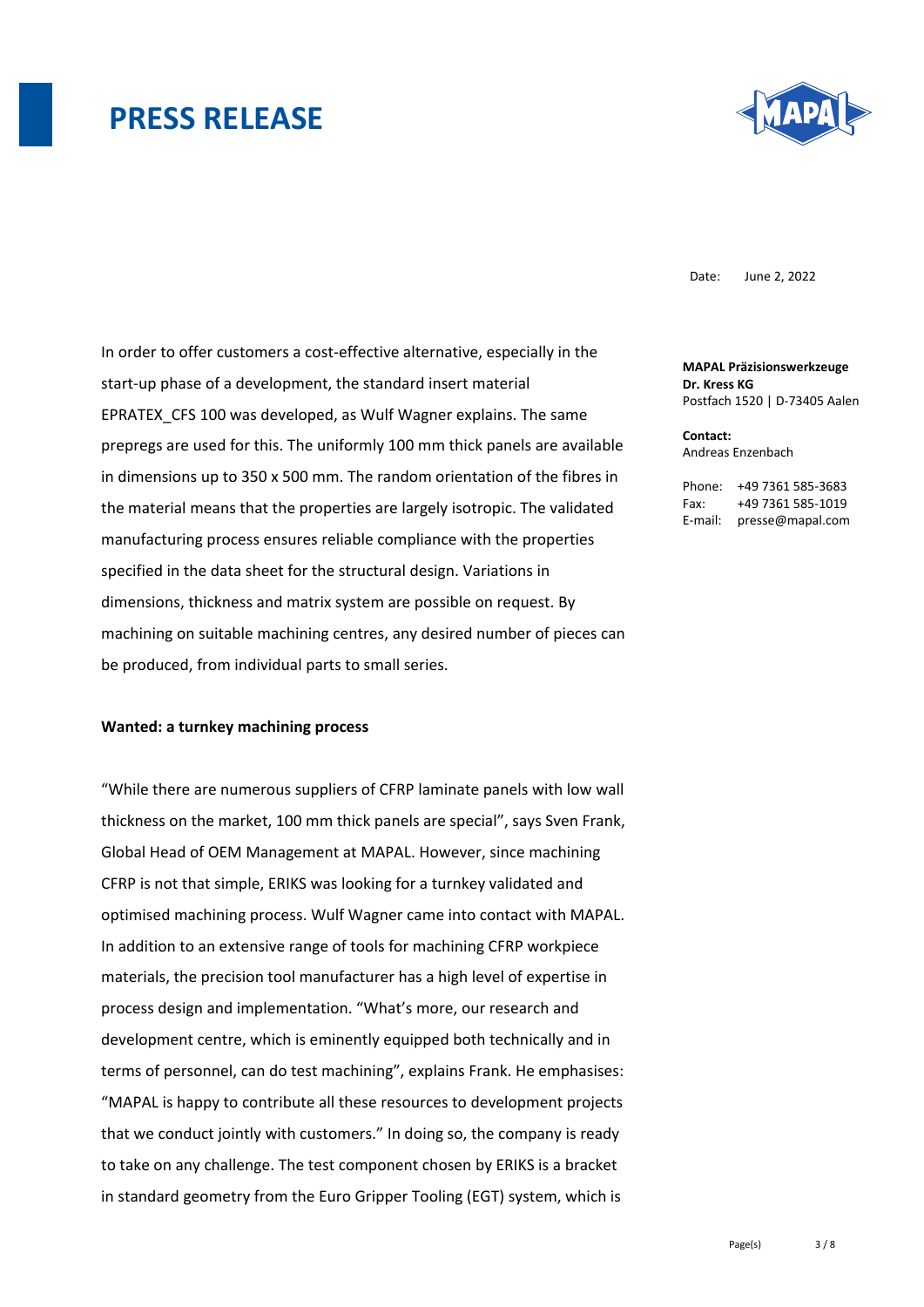

Date: June 2, 2022

used in large quantities in the German automotive industry in an aluminium design. The RCG Omega bracket is 30 per cent lighter and enables significant advantages in the design of Euro Gripper Tooling (EGT) systems.



The five-axis machining was carried out on a DMU 80 monoBlock in MAPAL's test centre. ©MAPAL

#### **Special demands for the tools**

"The carbon in the carbon fibres of CFRP sometimes has diamond-like structures. Uncoated solid carbide tools cannot withstand this extremely abrasive material for long", explains Dr Oliver Pecat, Team Leader for Aerospace Development at MAPAL. "Within one metre of milling path in a full cut, the cutting edge radius of a freshly ground solid carbide milling cutter skyrockets from 2 µm to 15 or 20 µm, while the cutting forces triple." More cost-intensive tools with PCD (polycrystalline diamond) inserts hold up better but leave the tool designer with far fewer degrees of freedom in the geometry. For CFRP machining, MAPAL thus prefers diamond-coated solid carbide tools. MAPAL has been producing the extremely hard and abrasion-resistant CVD coating used in this case in-house since the

**MAPAL Präzisionswerkzeuge Dr. Kress KG** Postfach 1520 | D-73405 Aalen

**Contact:**  Andreas Enzenbach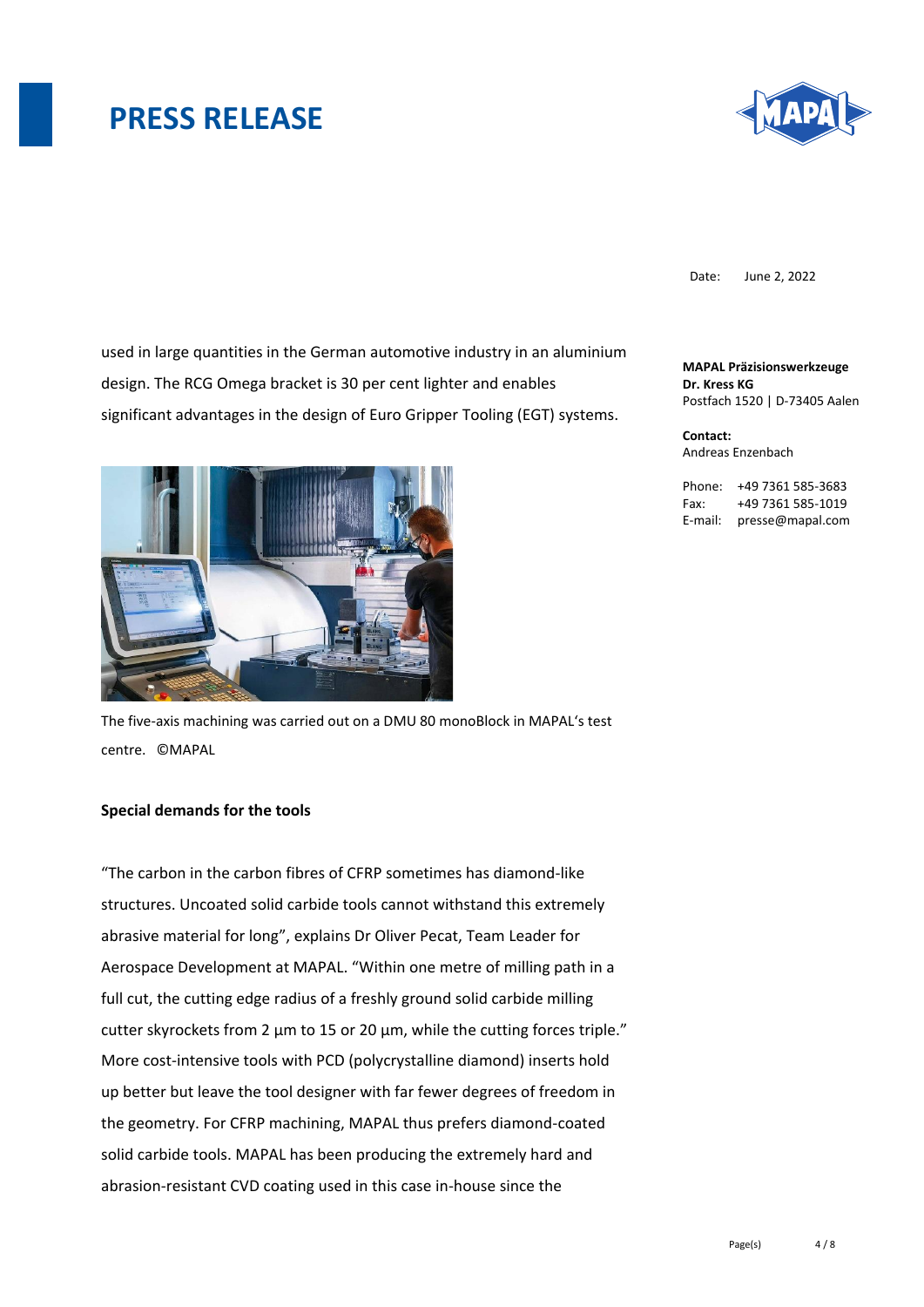

Date: June 2, 2022

beginning of 2021. "In total, we've designed the machining of the ERIKS bracket with ten tools", says Pecat. "In addition to the EcoFeed face milling cutter with PCD milling inserts, various versions of the OptiMill-Composite-Speed solid carbide milling cutter in a roughing-finishing design and the MEGA-Drill-Composite-UDX are used, all of which are proven and processreliable tools in the machining of composite materials."



The test component chosen by ERIKS is machined with ten different tools from MAPAL. ©MAPAL

#### **With MAPAL to the optimum machining process**

The project allowed the R&D department to make full use of its extensive capabilities to design and validate an optimal machining process: the CAD geometry data was transferred with the aid of two of the four CAD/CAM programmes available in-house – Siemens NX and Solidcam. The developers carried out all the machining processes in comprehensive application simulations. Machine properties and clamping situations were taken into account. The development of the process steps was iterative – idea, simulation, test and evaluation. "The successful completion of the

**MAPAL Präzisionswerkzeuge Dr. Kress KG** Postfach 1520 | D-73405 Aalen

**Contact:**  Andreas Enzenbach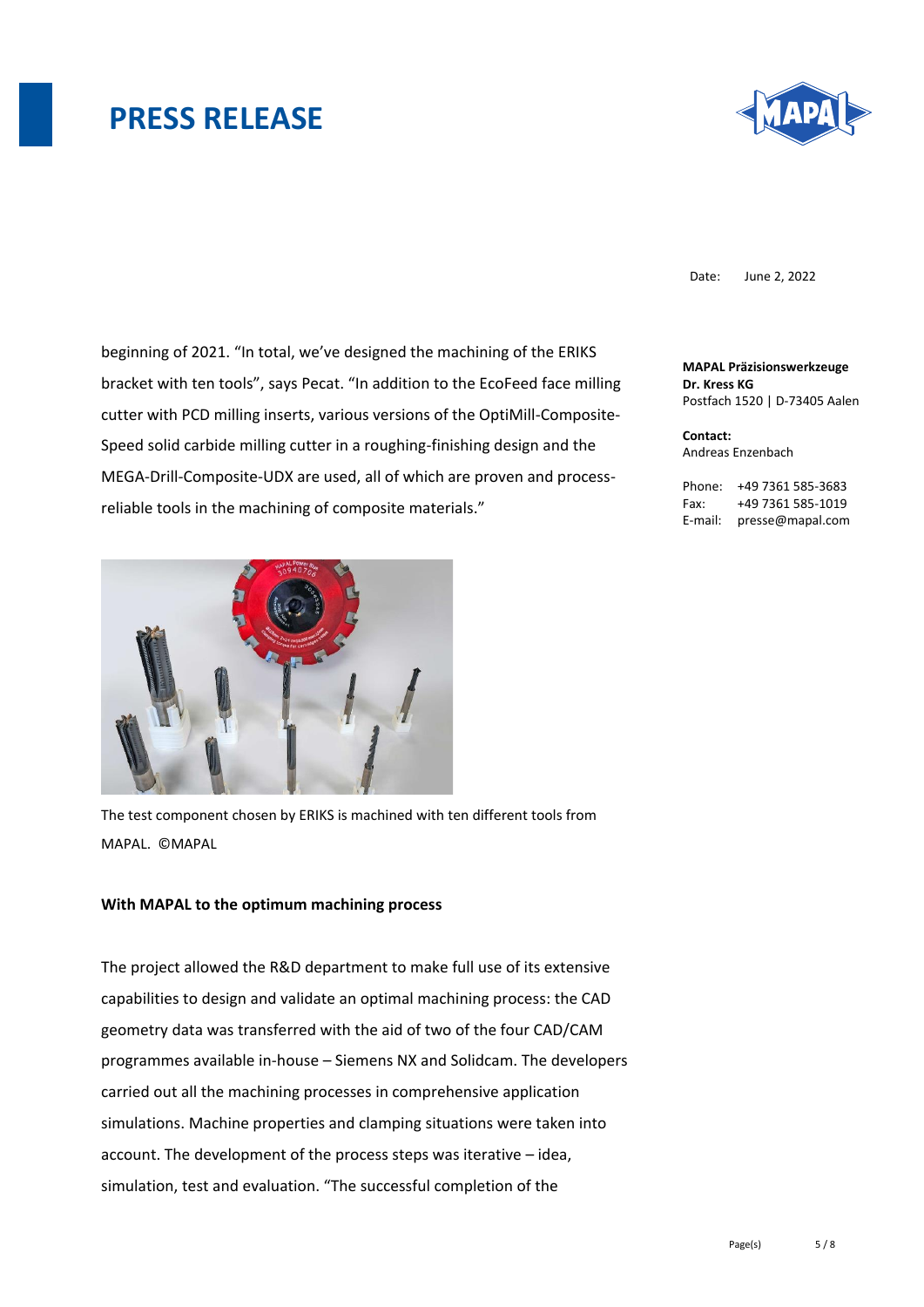

Date: June 2, 2022

development opens up a market with a lot of future potential for both ERIKS and MAPAL", concludes Sven Frank.

#### **Special features of CFRP machining**

"CFRP workpiece materials behave totally differently to metals during machining because the carbon fibres break brittly", says Tizian Gühna, CAD/CAM programmer at MAPAL. With metals, the heating of the workpiece is largely based on the energy absorption through plastic deformation of the chips before breaking off. The carbon fibres in the CFRP workpiece break completely brittly as soon as the stress in the material exceeds a critical point. Hardly any heat is generated in the process. Consequently, the cutting speed can easily be increased to high values as soon as the other parameters of the process are set. Of course, the rigidity of the machine and the clamping setup as well as the avoidance of vibrations have to be taken into account.



Solid, 100 mm thick CFRP block made of EPRATEX\_CFS 100 and the test component produced from it by milling. ©MAPAL

**MAPAL Präzisionswerkzeuge Dr. Kress KG** Postfach 1520 | D-73405 Aalen

**Contact:**  Andreas Enzenbach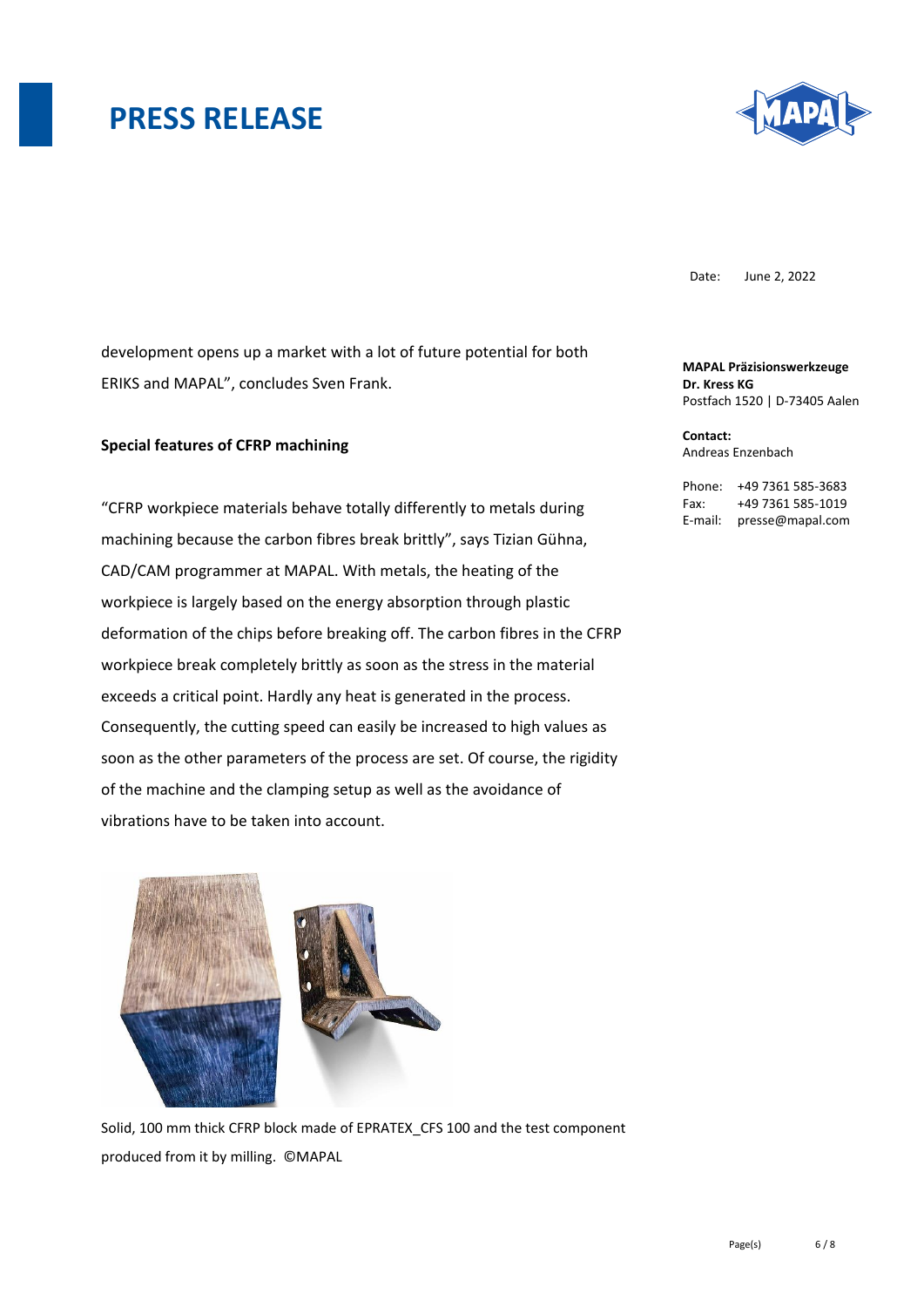

Date: June 2, 2022

#### **Parts for numerous high-tech sectors**

"In aircraft construction, there is a great demand for carbon-fibre parts that have been produced using validated processes", says Dr Peter Müller-Hummel, Component Manager for Aerospace and Composites at MAPAL. Particularly in the interior of passenger aircraft, there are countless parts with medium to low safety classifications such as seat fasteners, cable holders and pipes. These often have to be adapted during the development and testing of a new aircraft, which results in a large demand for parts in smaller quantities. Müller-Hummel also sees a high demand for small series parts in a host of other sectors such as the automotive industry, machine engineering or medical technology, where the EPRATEX\_CFS 100 panel material is ideal.



Successful cooperation, from left: Tizian Gühna (CAD/CAM programmer MAPAL), Dr Oliver Pecat (Team Leader for Aerospace Development MAPAL), Wulf Wagner (Product Manager of the Composite Technology business unit at ERIKS Deutschland GmbH), Sven Frank (Global Head of OEM Management at MAPAL) und Dr Peter Müller-Hummel (Component Manager for Aerospace and Composites at MAPAL). **©MAPAL** 

**MAPAL Präzisionswerkzeuge Dr. Kress KG** Postfach 1520 | D-73405 Aalen

**Contact:**  Andreas Enzenbach